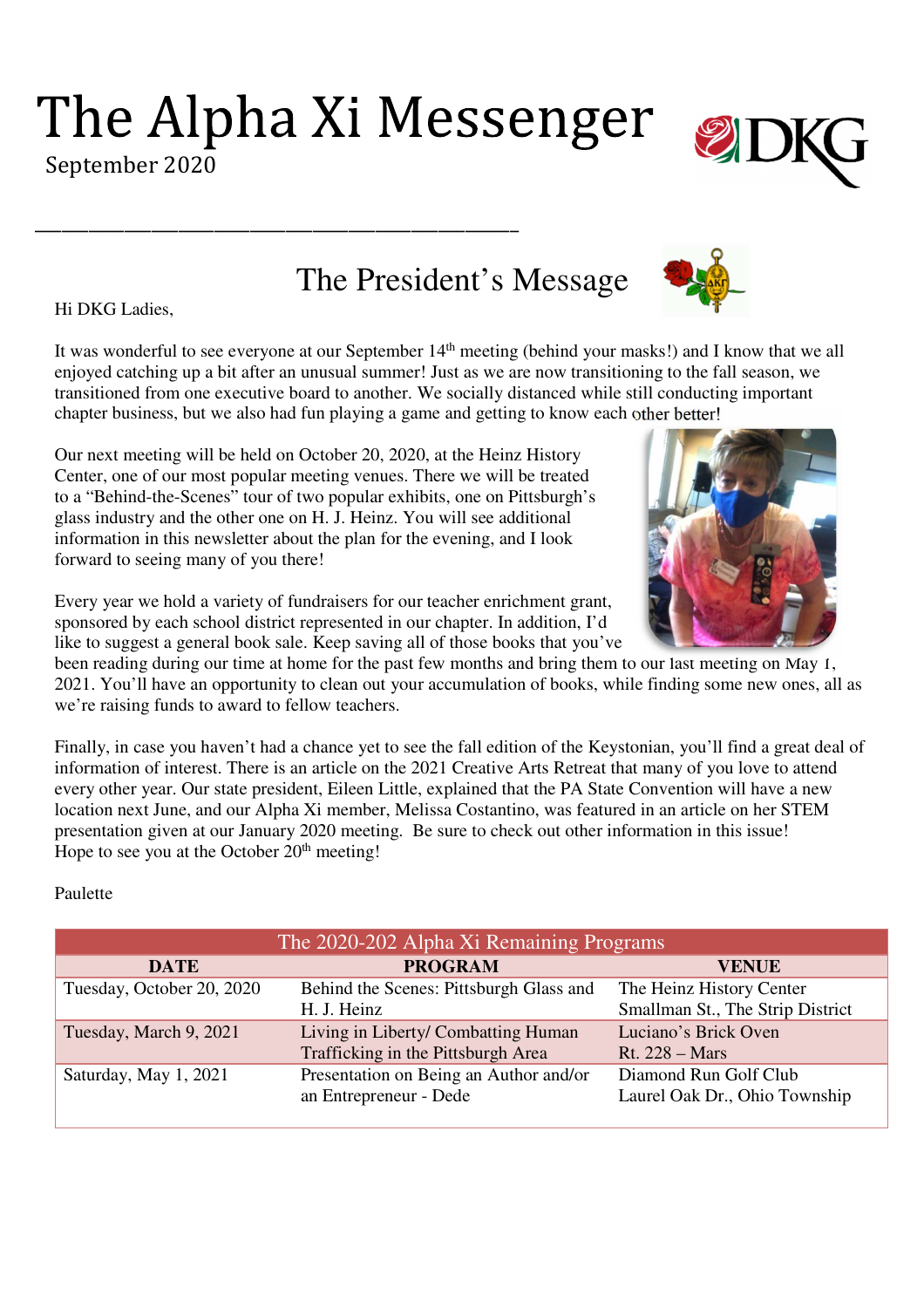# **Membership**

Welcome to our newest member, Jeanne Keys. She is a retired teacher from North Allegheny and is sponsored by Claudia. We're looking forward to getting to know Jeanne when we meet again in October.

I encourage all members to help grow our chapter. If you have anyone in mind for membership, invite her to a meeting so she can see what we do.

Jeanne Vendeland



"The Avonworth ladies will provide greeters, the inspiration and the raffle basket for the October 20th meeting. Also, remember to bring in your wrapped coins to help raise money for our teacher enrichment grants. Darlene will have more coin wrappers at this meeting, if you're in need of more."

## **Programs**

We were scheduled to visit the exhibit on the women's suffrage movement at the History Center for our October meeting. Unfortunately, their plan changed due to Covid-19, and that exhibit did not arrive after all. I'm very sorry that it didn't work out because I think we were all looking forward to seeing it.

However, Bob Stakeley at the History Center has offered an alternative:

First, if you're able to make it there between 3:00-5:00, you can visit the new exhibit on the first floor, the Smithsonian's "Portraits of Pittsburgh," which showcases more than 100 business leaders, innovative trailblazers, athletes, and entertainers from western PA. My husband and I visited it recently, and I highly recommend it; we learned so many interesting details about celebrities from our area. For example, do you know which of our country's most infamous villains was originally from our region?

Then, from 5:00-6:00 Bob will give us private "Behind-the-Scenes" tours of two History Center exhibits, one on Pittsburgh's glass industry and the other one on H. J. Heinz. In the past you may have stopped by these two exhibits on your own, but Bob can share little-known facts about the displays and explain the fascinating story about how these collections came to be.

This would all be at no cost for US. Afterward, we would enjoy boxed meals from Two Louie's Deli and hold our business meeting in the Great Hall area, where we could easily social distance.

Although there's a change, we have always enjoyed our programs at the History Center in the past. This one should be informative and fascinating as well. I hope that you'll make plans to attend!

Paulette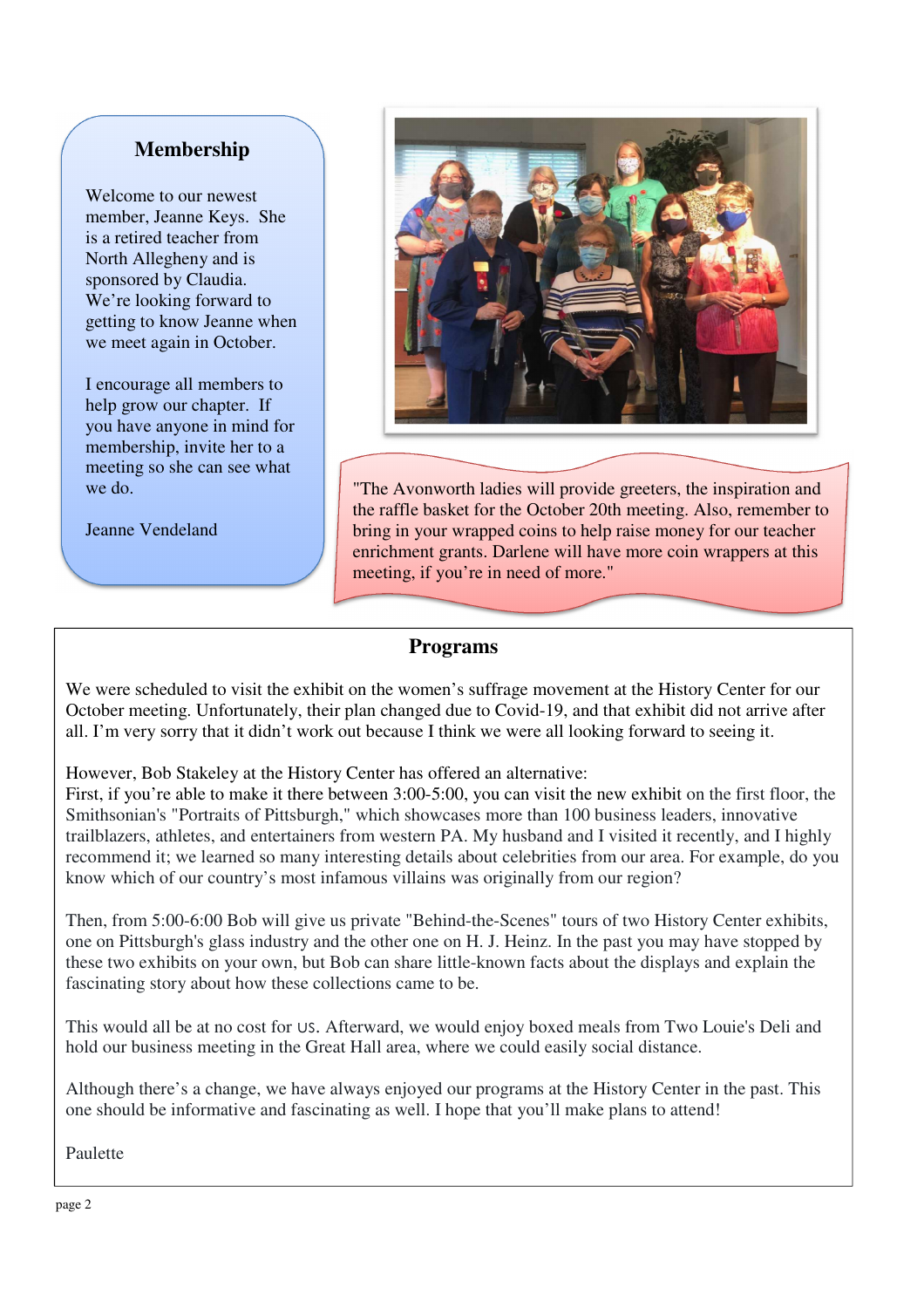## **Dress For Success -** Shari

Just a reminder that I will not be able to collect donations at the October meeting. Let's continue our donations for DFS at both the March and May gatherings. We have a wonderful impact because of our generosity! Don't forget to plant a seed and ask friends and family members to donate, as well! Keep up the great work!

メル

#### **Teacher Enrichment Grants**

Covid-19 has played havoc with a lot of people's plans and our Teacher Enrichment Grant is no exception. We had anticipated that we would be awarding the grants at our September meeting, but our six-month hiatus shelved that plan. The revised timetable is as follows:

November: start advertising via social media February: applications will be due March: vote on the applications at our meeting

If you know a teacher who would benefit from funding for a special project or program in her classroom, please encourage her to apply. Jeanne V.

## **Delta Kappa Gamma U.S. Forum News - Melissa**

I was excited to receive information from the DKG U.S. Forum and would like to share some of the most pertinent information from the mailing.

The U.S. Forum Steering Committee is offering a webinar on Tuesday, September 29, at 7pm EDT. This round table discussion will highlight **Advocacy That Works: Best Practices for Successful Legislative Programs.** If you are interested in attending this event, please register in advance for this webinar by 9.25.2020. After registering, you will receive a confirmation email containing information about joining the webinar.

Finally, the committee is encouraging everyone to write postcards that matter. Write your senators and congress members regarding the promotion of the bills focused on education, women and children. For every 5 constituents who write, action is taken. Phone calls and emails work too. Information regarding your legislators can be found at congress.gov and local, county, and state websites. Now in a slower time, it might be that opportunity for you to pursue voicing your concerns about legislative issues.

Additionally, U.S. Forum has two facebook pages, an Official Page and Group Page.

(Editorial footnote: I tried to include links to the US Forum and registration pages from the DKG website, but they are members-only protected. You'll have to go to the DKG website and log-in as a member to access them.)

## **Member Highlight – Sandy W.**

Since I retired in June of 2019, I have been volunteering for the Red Cross in disaster services. Recently, I was deployed to San Jose CA to help in sheltering for the fires. I worked in two different shelters about 30 miles south of San Francisco. Fires were to the north, west and south of our shelters. The sky was always gray with smoke and smelled like you were sitting at a campfire. When you agree to deploy you have 24 hours to get your suitcase packed and make the travel arrangements. The time you work is a 12-hour shift for two weeks. Due to COVID we were able to put most of the clients in hotels instead of the schools or churches. While I was there 38 shelters were open, most in hotels.

During the summer I was part of the planning team for the COVID feeding project where I set up volunteers to deliver food every day for three different organizations that partnered together. Now, I have taken the lead role in planning for the Southwestern chapter for the Red Cross.